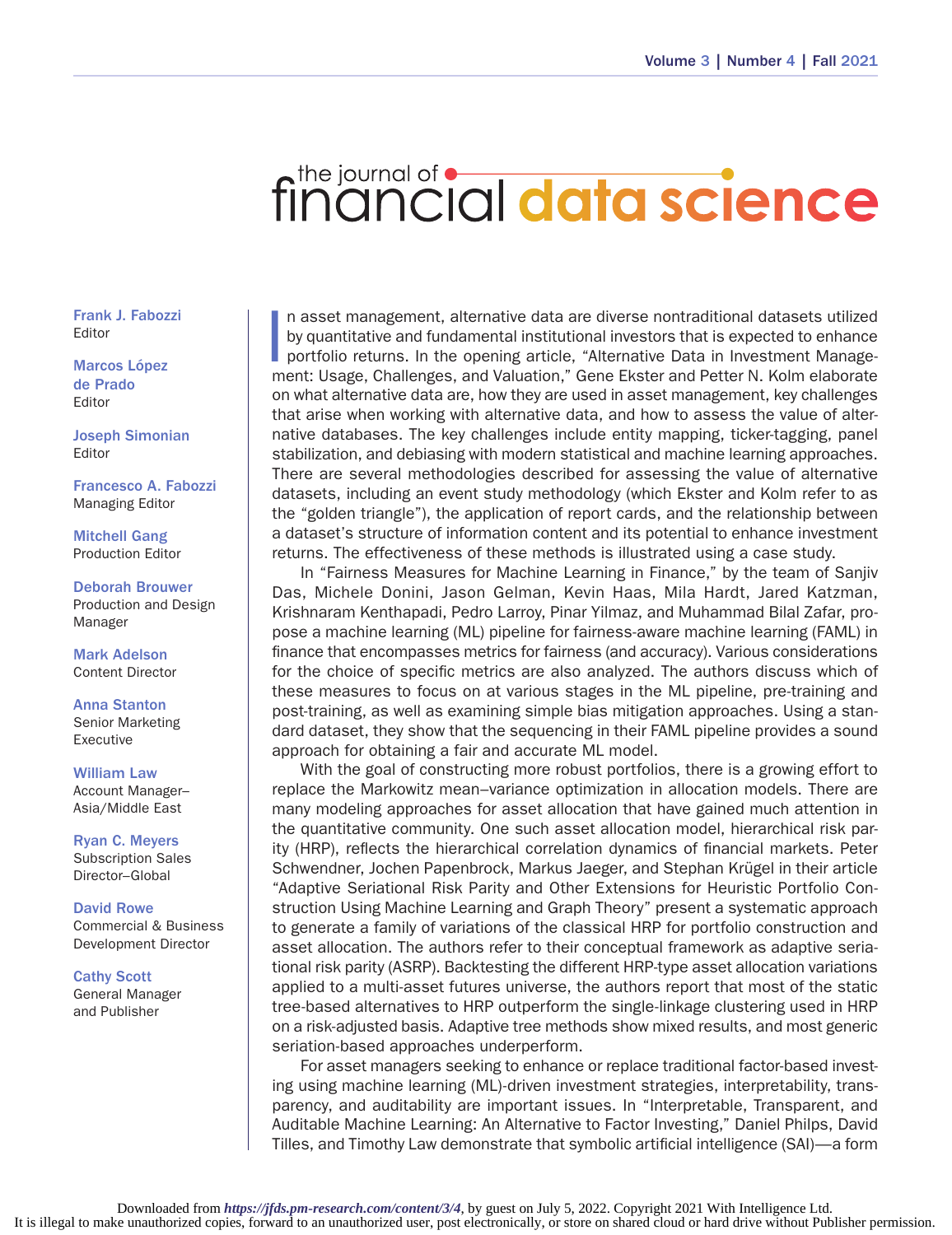## financial data science

of *satisficing* that systematically learns investment decision rules (symbols) for stock selection—provides a solution for dealing with these important issues while providing superior return characteristics compared to traditional factor-based stock selection and allowing for interpretable outcomes. Empirically comparing the performance of the proposed SAI approach with a traditional factor-based stock selection approach for an emerging market equities universe, the authors show that SAI generates superior return characteristics while providing a viable and interpretable alternative to factor-based stock selection. Their approach has significant implications for investment managers, providing an ML alternative to factor investing but with interpretable outcomes that could satisfy internal and external stakeholders.

Momentum is a pervasive anomaly in asset prices over time which has been shown to offer remarkable risk-adjusted performance since its first documentation in the academic literature in 1993. The empirical evidence supporting a momentum strategy has been shown not only for individual stocks but also for factor returns. In "Factor Momentum and Regime-Switching Overlay Strategy," Junhan Gu and John M. Mulvey design strategies that incorporate regime information into the portfolio optimization context by identifying regimes for historical time periods using an  $\ell_1$ -trend filtering algorithm and exploring different machine learning techniques to forecast the probability of an upcoming stock market crash. The proposed regime-based asset allocation is then applied by Gu and Mulvey to a nominal risk parity strategy and show that a time-series factor momentum strategy generates high risk-adjusted returns. Moreover, the proposed strategy exhibits pronounced defensive characteristics during market crashes.

Categorization systems for categorizing a universe of funds has been used by market participants for many purposes, probably the most being for identifying peers for the purpose of performance analysis. The most popular system, and the one most heavily investigated in the academic literature, is the Morningstar categorization. These academic studies, which have employed unsupervised clustering techniques, have found that the Morningstar categorization provides inconsistent clustering. More recently, supervised classification techniques have been used to investigate this issue. The conclusion from these studies is that categorization is learnable with very high accuracy using a purely data-driven approach, causing a paradox. More specifically, clustering was inconsistent with respect to categorization, whereas supervised classification was able to reproduce (near) complete categorization. In "On Robustness of Mutual Funds Categorization and Distance Metric Learning," Dhruv Desai and Dhagash Mehta seek to resolve this apparent paradox by explaining incorrect uses and interpretations of machine learning techniques in the academic literature. The authors show that the Morningstar categorization system can be reproduced by using a data-driven approach if an appropriate list of variables and metrics is employed to identify the optimal number of clusters and by preprocessing the data using distance metric learning. Desai and Mehta conclude that as long as machine learning techniques are correctly implemented, the Morningstar categorization is intrinsically rigorous, consistent, rule-based, and reproducible using data-driven approaches.

The question of whether machines can learn to reliably predict auction outcomes in financial markets is examined by Nikolaj Normann Holm, Mansoor Hussain, and Murat Kulahci in "Classification Methods for Market Making in Auction Markets." To study this question, the authors apply classification methods on auction data